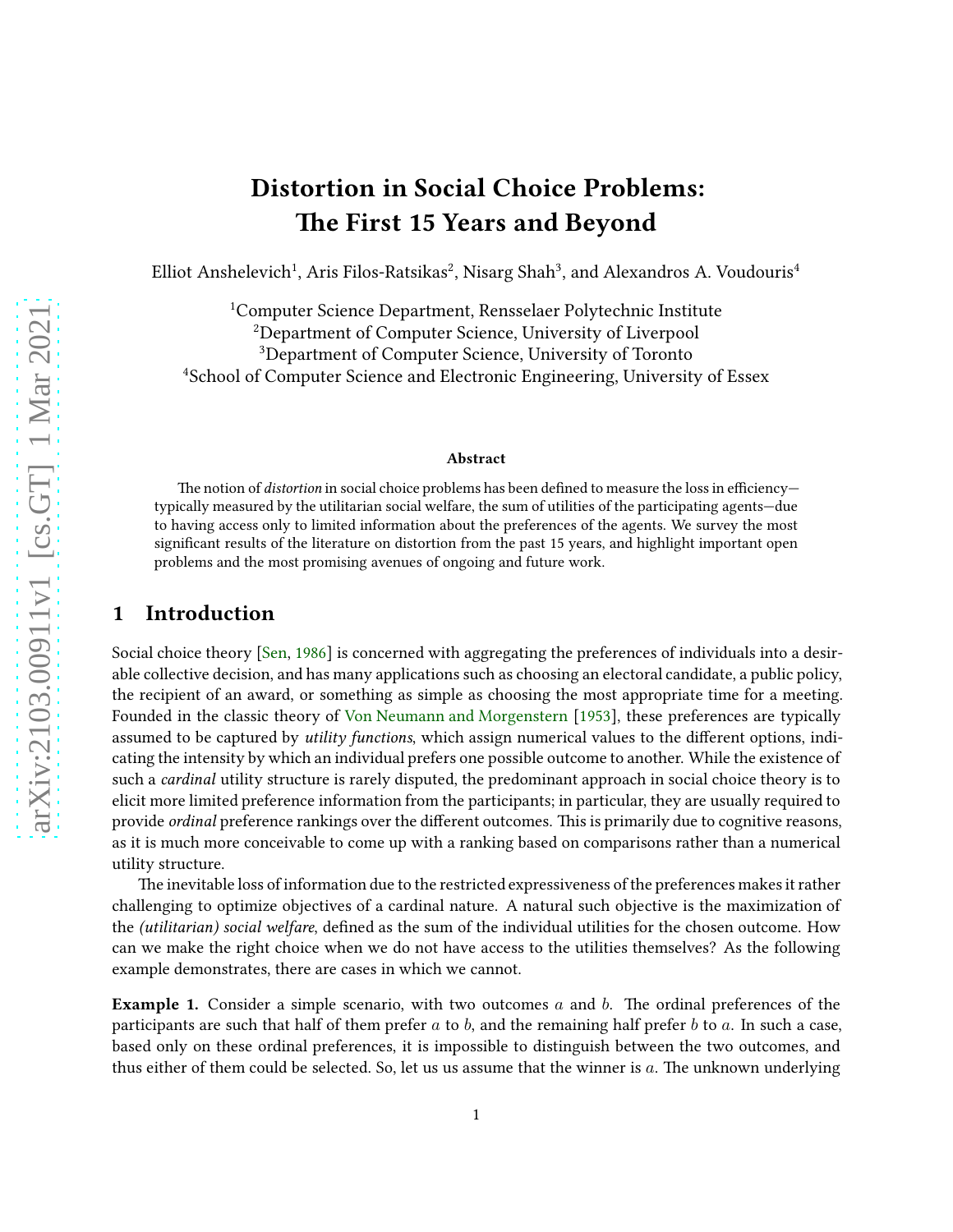utilities of the participants for the outcomes might be such that those that prefer  $a$  to  $b$  are mostly *indifferent* between the two, and have utility about  $1/2$  for each of them, whereas the remaining participants strongly prefer b, and have utility 1 for b and 0 for a. Consequently, the total utility of the participants for the winner a is only about  $n/4$  and their utility for b is  $3n/4$ , where n is the number of participants. This shows that a is clearly not the optimal choice, and in fact only achieves a social welfare that is a multiplicative factor of 3 away from the optimal.

While Example [1](#page-0-0) makes it obvious that selecting the outcome that maximizes the social welfare is not always possible, it does not conclusively answer the question of how far away from the optimal outcome our choice can be. Driven by the principles of worst-case analysis and approximation algorithms [\[Vazirani,](#page-13-2) [2013](#page-13-2)], a large part of the computational social choice literature [\[Brandt et al.](#page-11-0), [2016\]](#page-11-0) has studied questions about computing the best outcome for many fundamental social choice problems. In particular, in 2006 [Procaccia and Rosenschein](#page-13-3) defined the notion of the distortion to measure the worst-case deterioration of an aggregate cardinal objective, such as utilitarian social welfare, in social choice settings, due to having access to preferences of limited expressiveness, particularly ordinal rankings. The associated research agenda posed the following fundamental question:

#### Which social choice functions achieve the best possible distortion for a given cardinal objective?

Over the past 15 years, this type of question has been studied extensively in the context of many different social choice problems, such as general single-winner elections, elections with metric preferences, committee selection, participatory budgeting, and matching, thus giving rise to a rich and vibrant literature at the intersection of economics, computation, and artificial intelligence. In this survey, we highlight the most significant of these results, some current open problems, as well as the most prominent ongoing and future directions.

### <span id="page-1-0"></span>2 Normalized Social Choice

The first works on the distortion of social choice rules following [Procaccia and Rosenschein](#page-13-3) [\[2006](#page-13-3)] studied the setting of single-winner elections with normalized utilities. In this setting, there is a set N of n agents and a set A of m alternatives. Every agent  $i \in N$  has a value  $v_{ij} \in \mathbb{R}_{\geq 0}$  for every alternative  $j \in A$ ; let  $\mathbf{v}=(v_{ij})_{i\in N,j\in A}.$  These values are usually assumed to be *unit-sum* normalized so that  $\sum_{j\in A}v_{ij}=1$  for every agent  $i \in N$ . We refer the reader to the note of [Aziz](#page-10-0) [\[2020\]](#page-10-0) for justifications of such normalization assumptions. Given these values, the goal is to compute the alternative that maximizes the social welfare, which for any alternative  $j \in A$  is defined as the total value of the agents for  $j$ , i.e., SW $(j|\mathbf{v}) = \sum_{i \in N} v_{ij}$ . It is important to note that while this setting is referred to as an "election", and the associated terminology is used, it can broadly capture most decision-making scenarios, where a possible outcome corresponds to an alternative and a participant corresponds to an agent.

If we had access to the values of the agents, maximizing the social welfare would be an easy task; we could simply compute the social welfare of every alternative and then select the one with the largest social welfare. However, the values are the agents' *private information*; they are unknown to the designer and it might be the case that they are even unknown to the agents themselves. This stems from the motivation presented in the Introduction, namely that coming up with these values is a cognitively demanding task, which the agents are not often asked to partake in. Instead, we have access to the linear orderings defined by the values. Specifically, every agent  $i \in N$  is associated with a (strict) *ranking*  $\succ_i$  over the alternatives such that  $j \succ_i j'$  implies that  $v_{ij} \ge v_{ij'}$ ; let  $\succ_{\mathbf{v}} = (\succ_i)_{i \in N}$ . These rankings are given as input to a social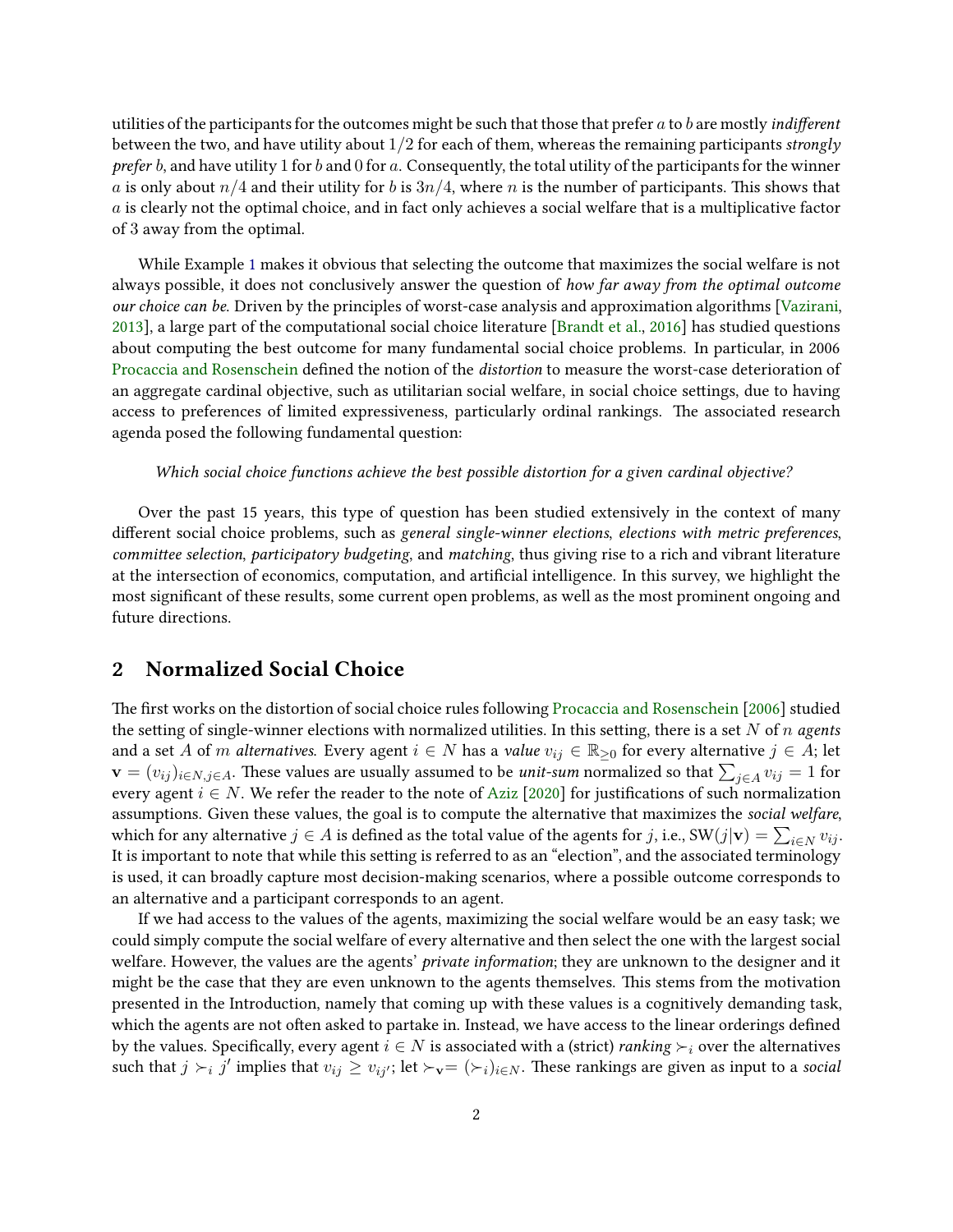choice function (or voting rule) f, which decides a single winning alternative  $f(\succ_{\mathbf{v}}) \in A$ . The distortion of f measures how far away the alternative  $f(\succ_{\mathbf{v}})$  is from the optimal alternative in the worst case. Formally, it is defined as the worst-case ratio (over all possible instances) of the maximum social welfare over the social welfare of the alternative returned by  $f$ , i.e.,

$$
distortion(f) = \sup_{(N,A,\mathbf{v})} \frac{\max_{j \in A} SW(j|\mathbf{v})}{SW(f(\succ_{\mathbf{v}})|\mathbf{v})}.
$$

For this setting, [Procaccia and Rosenschein](#page-13-3) [\[2006](#page-13-3)] showed that the distortion of the well-known Borda voting rule is unbounded. Another well-known and in fact simpler voting rule is the following.

Voting Rule (Plurality). Elect the alternative that the most agents consider their favorite one, breaking ties arbitrarily.

[Caragiannis and Procaccia](#page-11-1) [\[2011](#page-11-1)] showed that the Plurality rule has a distortion of  $O(m^2)$ ; this bound was later proven to be best possible among all deterministic voting rules [\[Caragiannis et al.](#page-11-2), [2017](#page-11-2)]. To give the reader a soft introduction to the type of arguments used to bound the distortion of voting rules, we provide a sketch of the rather simple arguments used for Plurality. We remark that proving bounds on the distortion may require rather involved arguments in general depending on the setting and the type of rules considered.

### **Theorem.** The distortion of Plurality is  $O(m^2)$ , and this is best possible among deterministic voting rules.

*Proof Sketch.* For the upper bound, observe that the winning alternative  $a$  under Plurality must appear at the first position of the rankings of least  $n/m$  agents by the pigeonhole principle. Since the values are unit-sum, these agents must have value at least  $1/m$  for  $a$ , and thus the social welfare of  $a$  is at least  $n/m^2$ . On the other hand, the maximum social welfare of any alternative is  $n$ , and the bound follows.

For the lower bound, see the instance of Figure [1,](#page-3-0) where (a) there is a set of  $m - 2$  alternatives such that each of them appears at position 1 in the rankings of  $n/(m-2)$  agents, and (b) each of the remaining two alternatives appear at position 2 in the rankings of  $n/2$  agents. Any deterministic voting rule must select either one of the first  $m - 2$  alternatives or one of the remaining two alternatives, and has no way of distinguishing between alternatives in each group; therefore we can assume without loss of generality that the rule selects either the alternative shaded dark gray or the alternative shaded light gray in the figure. Let the values of the agents that rank the dark gray alternative first be  $1/m$  for all alternatives. Let the values of all the remaining agents that rank the light gray alternative second be 1 for their top-ranked alternative and 0 for all others. Finally, let the values of all the agents that rank the blue alternative second be  $1/2$  for their top two alternatives and zero for the rest. Observe that these values are unit-sum. The social welfare of both the light gray and the dark gray alternatives is  $n/(m(m-2))$ , whereas the social welfare of the blue alternative is  $n/4$ , vielding a lower bound  $\Omega(m^2)$ . welfare of the blue alternative is  $n/4$ , yielding a lower bound  $\Omega(m^2).$ 

Randomization proved to be a powerful tool in the quest to achieve improved distortion bounds, overcoming the sharp impossibility results for deterministic rules. A randomized rule outputs a probability distribution over alternatives rather than a single alternative, and its distortion is defined with respect to the expected social welfare that it achieves. The distortion of randomized rules was most notably studied by [Boutilier et al.](#page-11-3) [\[2015](#page-11-3)], who designed a particularly involved voting rule with distortion  $O(\sqrt{m} \cdot \log^* m)$ . They also presented the following much simpler rule that achieves a slightly inferior bound of  $O(\sqrt{m \cdot \log m})$ :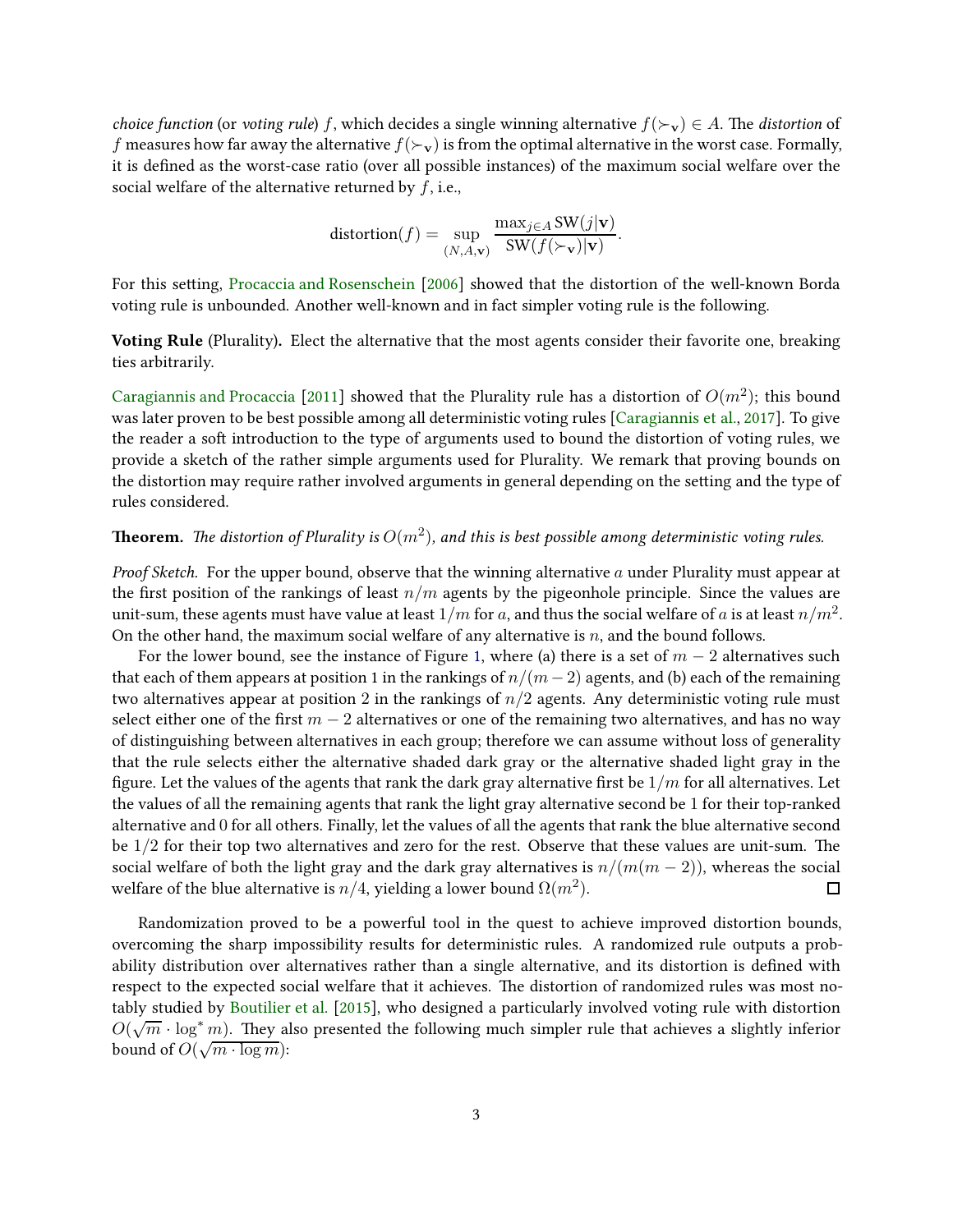

<span id="page-3-0"></span>Figure 1: The instance used in the lower bound proof of the theorem.

Voting Rule [\(Boutilier et al.](#page-11-3) [\[2015](#page-11-3)]). With probability  $1/2$ , select an alternative uniformly at random, and with probability 1/2, select every alternative  $j \in A$  with probability that is proportional to j's harmonic score, computed based on the harmonic scoring vector  $(1, 1/2, ..., 1/m)$ , which assigns to every alternative a score of  $1/\ell$  for each appearance at position  $\ell$  in the rankings of the agents.

[Boutilier et al.](#page-11-3) [\[2015\]](#page-11-3) also proved a general lower bound of  $\Omega(\sqrt{m})$  on the achievable distortion of randomized rules, thus effectively settling the problem for the single-winner case. Despite this fact, as we will see in Section [5,](#page-7-0) the single-winner normalized social choice setting still offers rather fruitful ground for further work on interesting variants of the problem.

#### Beyond the single-winner setting

Many interesting multi-winner extensions have also been studied over the years. [Caragiannis et al.](#page-11-2) [\[2017](#page-11-2)] considered the problem of selecting a subset (committee) of  $k$  alternatives that maximizes the social welfare, when the value of each agent for a committee of alternatives is defined as the maximum value she derives from the committee's members. They showed almost tight bounds for both deterministic and randomized rules as functions of m and k. [Benade et al.](#page-10-1) [\[2017](#page-10-1)] considered the participatory budgeting problem, where we are given a budget, each alternative has an associated cost, and the goal is to choose a subset of alternatives so as to maximize the social welfare of the agents while ensuring that the total cost of the chosen alternatives does not exceed the budget. They showed several tight bounds for many different types of input given by the agents, such as knapsack votes, rankings by value, rankings by value for money, and threshold approval votes. Finally, Benadè et al. [\[2019](#page-10-2)] studied the distortion of voting rules that output rankings of alternatives rather than subsets, and showed that bounds that are qualitatively similar to those for the single-winner setting can be achieved by randomized rules.

### 3 Metric Social Choice

In the normalized social choice setting discussed in the previous section, the values of the agents for the alternatives sum up to 1 but can otherwise be highly arbitrary. However, in many applications (such as elections), voters usually prefer candidates that express opinions which are closer to their own personal beliefs, and thus the values are determined by an "ideological distance". For example, one can envision ideological axes from "liberal" to "conservative", or from "libertarian" to "authoritarian", and the preferences of the agents as points in the space defined by these axes.

More generally, we can think of the agents and the alternatives as points in a (possibly high-dimensional, e.g., corresponding to multiple political issues or ideological dimensions) metric space, in which the triangle inequality is satisfied (see also [\[Merrill III et al.](#page-13-4), [1999](#page-13-4); [Enelow and Hinich](#page-11-4), [1984](#page-11-4)]). Instead of thinking about values and the social welfare objective, in this setting it is more natural to talk about costs and the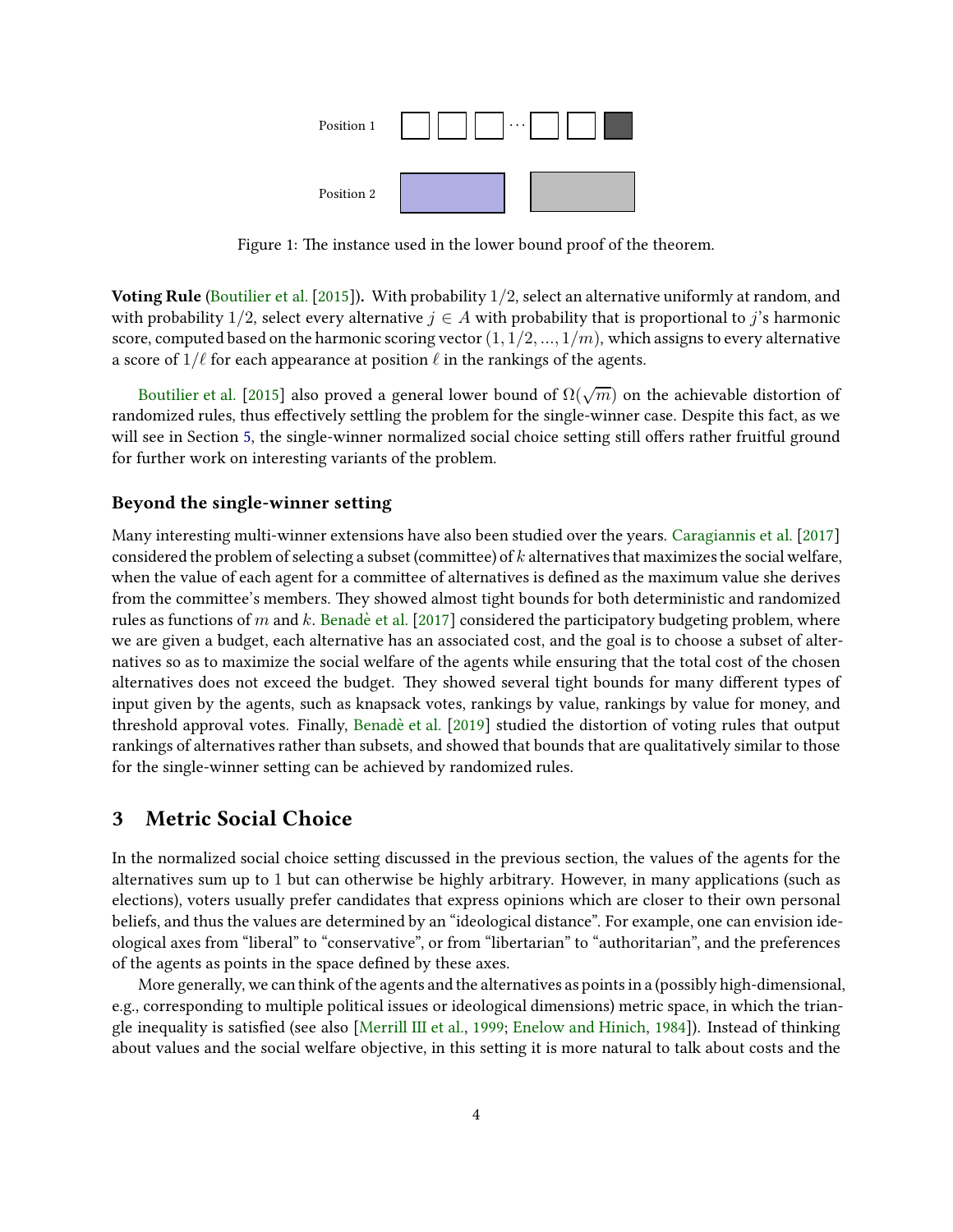

<span id="page-4-0"></span>Figure 2: An example showing that no deterministic voting rule can achieve a distortion better than 3 in the metric social choice setting. Since  $n/2$  agents prefer a to b and  $n/2$  agents prefer b to a, without loss of generality, any rule may select a as the winner for a social cost of  $n/4 + n/2 = 3n/4$ . On the other hand, the optimal alternative b has social cost  $n/4$ .

analogous social cost objective, which we aim to minimize. In particular, the cost of an agent for an alternative equals their distance in the space, the agents rank the alternatives in a non-decreasing order of their costs, and the *social cost* of an alternative is the total cost of the agents for this alternative. Then, the distortion of a voting rule is defined as the ratio of the social cost of the alternative chosen by the rule over the minimum social cost, when given as input the ordinal preferences of the agents.

An example very similar to Example [1](#page-0-0) shows that the distortion of any deterministic voting rule in the metric social choice setting is at least 3; see Figure [2.](#page-4-0) However, in contrast to the normalized setting from Section [2,](#page-1-0) the metric domain restriction makes it possible to achieve small constant bounds, even with deterministic rules. This was first shown by [Anshelevich et al.](#page-10-3) [\[2015\]](#page-10-3), who initiated the study of distortion in the metric setting and showed that the well-known Copeland rule [\[Copeland,](#page-11-5) [1951\]](#page-11-5) achieves a distortion of 5.

[Anshelevich et al.](#page-10-3) [\[2015](#page-10-3)] further conjectured that the lower bound of 3 provided by the example of Figure [2](#page-4-0) must be the tight bound for deterministic rules, and in fact that it can be achieved by the well-known Ranked Pairs rule [\[Tideman](#page-13-5), [1987](#page-13-5)]. In the years that followed, a succession of papers made significant progress towards resolving this conjecture. [Skowron and Elkind](#page-13-6) [\[2017](#page-13-6)] showed that the distortion of every positional scoring rule is  $\Omega(\sqrt{\log m})$ , without however providing any scoring rule with distortion better than  $O(m)$ . They also showed that the distortion of the Single Transferable Vote (STV) rule is between  $\Omega(\sqrt{\log m})$  and  $O(\log m)$ . [Goel et al.](#page-12-0) [\[2017](#page-12-0)] were the first to disprove that the Ranked Pairs rule matches the bound of 3, by presenting a lower bound of 5 for it; its exact distortion was later shown to be  $\Theta(\sqrt{m})$  by [Kempe](#page-12-1) [\[2020b\]](#page-12-1). [Munagala and Wang](#page-13-7) [\[2019\]](#page-13-7) made significant progress towards resolving the conjecture by designing a novel voting rule that broke the barrier of 5 and achieved distortion 4.236. They also identified many important properties that would suffice to achieve the conjectured bound of 3. Based on these properties, the conjecture was finally positively resolved very recently by [Gkatzelis et al.](#page-12-2) [\[2020\]](#page-12-2), who designed the following *plurality matching* voting rule.

**Voting Rule** (Gkatzelis et al. [2020]). For every alternative  $j \in A$ , construct the integral domination graph of j, which is a bipartite graph with the nodes of both sides corresponding to agents, and each edge  $(x, y)$ between agents x and y indicating that x prefers alternative j to the favorite alternative of y. Return an alternative whose integral domination graph admits a perfect matching; such an alternative is guaranteed to exist.

These results have impressive and counter-intuitive implications. They state that, as long as agents and alternatives correspond to points in a metric space, it is always possible to choose a close-to-optimal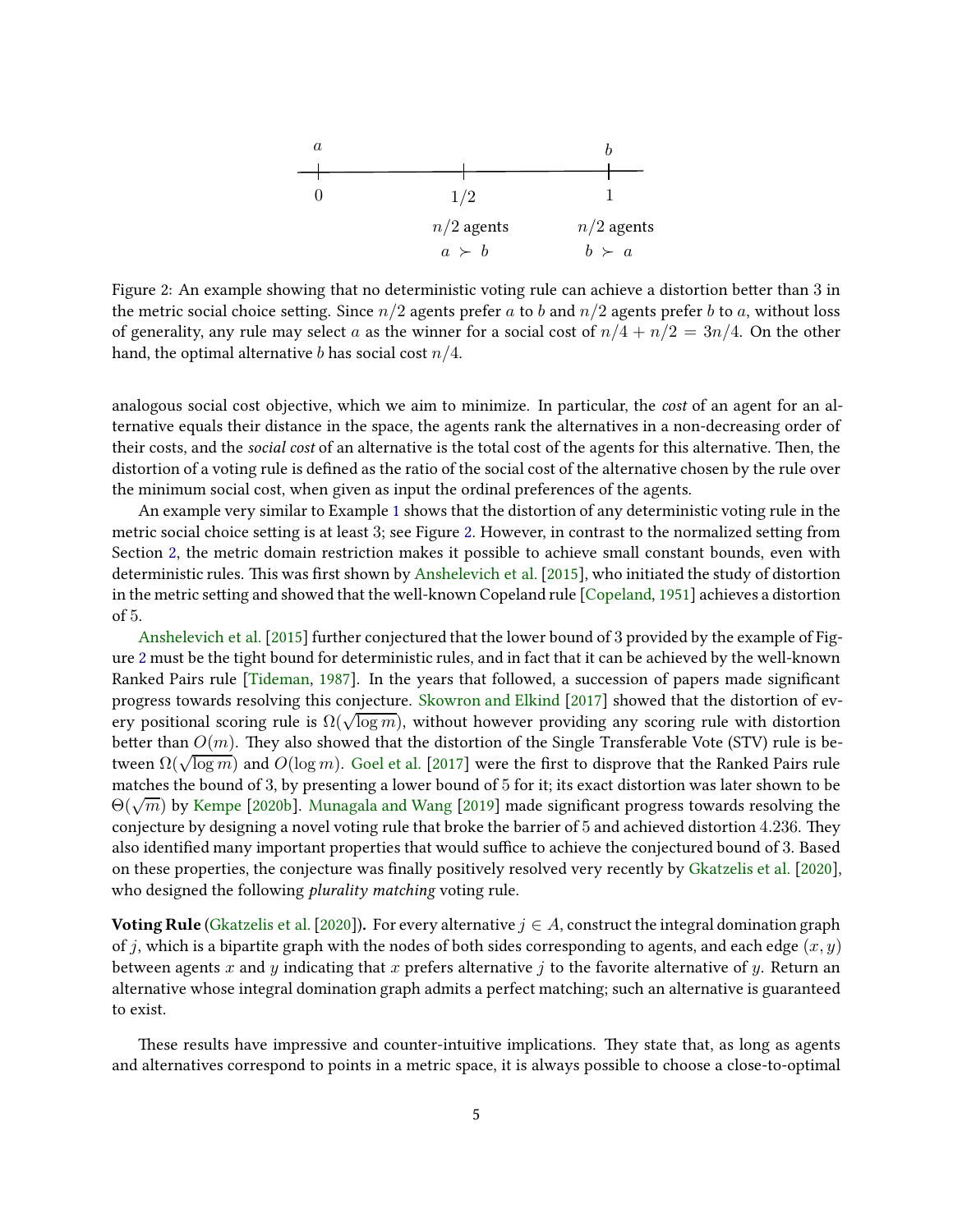alternative based only on the ordinal rankings of the agents, without even the need to know their actual locations in the space.

### Randomized Rules

Randomized voting rules have also been considered in the metric setting by [Anshelevich and Postl](#page-10-4) [\[2017\]](#page-10-4), who showed that randomization is able to break the barrier of 3 suggested by the example of Figure [2,](#page-4-0) albeit only by a small amount which vanishes as the number of agents becomes large. In particular, they showed that Random Dictatorship (which selects an agent uniformly at random and outputs her favorite alternative) has distortion  $3 - 2/n$ , and complemented this with a lower bound of 2 on the distortion of any randomized rule, which holds even when the metric space is a simple line. [Kempe](#page-12-3) [\[2020a\]](#page-12-3) presented a randomized rule that has distortion  $3 - 2/m$ , which is slightly better than that of Random Dictatorship when n is large but m is small. However, the following is still a major open question.

#### Open problem 1. What is the best possible distortion for randomized social choice rules in the metric setting?

Progress has been made for some special cases, such as the line metric, for which [Feldman et al.](#page-11-6) [\[2016](#page-11-6)] presented a randomized rule, the Spike mechanism, with a tight distortion bound of 2. [Fain et al.](#page-11-7) [\[2017](#page-11-7)] also considered restricted spaces called median graphs, and showed that it is possible to achieve a distortion of almost 1.218, via a sequential deliberation rule. Finally, [Anshelevich and Postl](#page-10-4) [\[2017\]](#page-10-4) also introduced the notion of  $\alpha$ -decisiveness to measure the preference strength of an agent for her top choice over her second choice, and showed upper and lower bounds parameterized by this quantity.

#### Limited Ordinal Information

While the bulk of papers on distortion in metric social choice settings have focused on rules that in general take as input complete rankings, there has also been work on rules that require incomplete ordinal information, motivated by the fact that some rules like Plurality and Random Dictatorship essentially only need to know the favorite alternatives of the agents. In this context, [Gross et al.](#page-12-4) [\[2017\]](#page-12-4) showed a lower bound of  $3 - 2/|\frac{m}{k}|$  on the distortion when the agents submit top-k rankings for  $k < \frac{m}{2}$ , and showed that a very simple randomized rule, which asks random agents for their favorite alternatives until two of them agree, has many nice axiomatic properties and is almost optimal in terms of distortion when the number of alternatives is not too large.

[Fain et al.](#page-11-8) [\[2019](#page-11-8)] studied voting rules that require the agents to compare only a constant number of pairs of alternatives (constant sample complexity) and presented the Random Referee rule, which achieves a constant squared distortion, a measure of the variance of the distortion of randomized rules. Furthermore, for any constant k, they showed that no rule that elicits only top- $k$  rankings can have squared distortion that is sublinear in  $m$ , and presented the Random Oligarchy rule with distortion almost matching the lower bound of  $3 - 2/m$  for  $k = 1$ . As mentioned above, this small gap was later resolved by [Kempe](#page-12-3) [\[2020a](#page-12-3)]. He mainly focused on deterministic rules and showed that the distortion of rules that take as input the alternatives that the agents rank in a given set of k positions is  $\Theta(m/k)$ . Moreover, he showed that the distortion of rules that require the agents to submit b bits of information about their rankings is  $\Omega(m/b)$ .

### Other Settings

Several papers have also studied variations of the main metric setting by making different assumptions about the origin of the alternatives, the behavior of the agents, and the objective. In particular, [Cheng et al.](#page-11-9)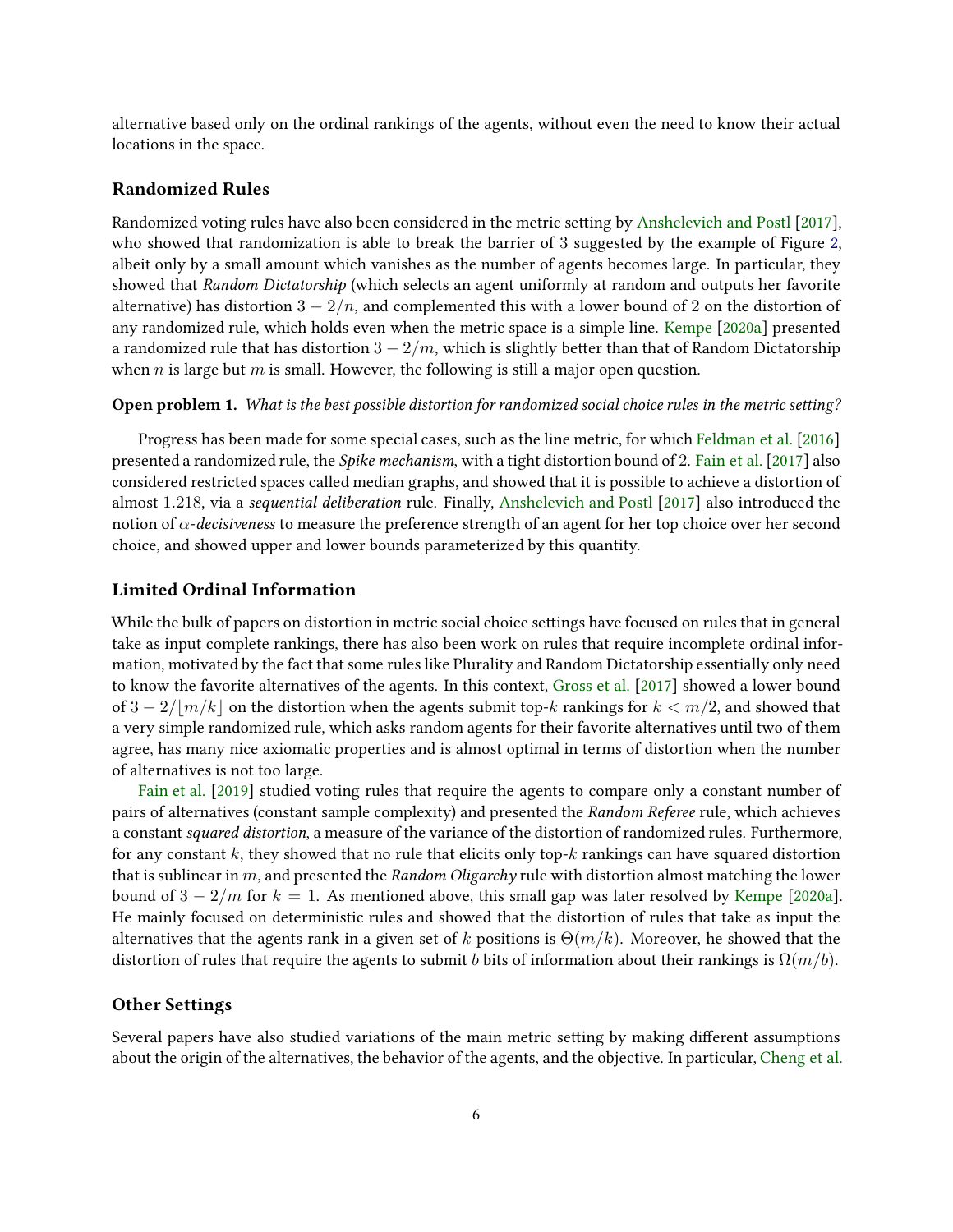[\[2017](#page-11-9)] considered a probabilistic model in which there are only two alternatives that are independently drawn from the population of agents. They showed that the distortion of the majority rule is between 1.5 and 2 for arbitrary metric spaces, and improves to 1.716 for the line metric. In follow-up work, [Cheng et al.](#page-11-10) [\[2018](#page-11-10)] extended their analysis to the case where multiple alternatives are randomly chosen from the set of agents, and showed bounds on the distortion of positional scoring rules. [Borodin et al.](#page-11-11) [\[2019](#page-11-11)] studied primary voting systems wherein there are political parties and agents affiliated with those vote to choose the party representatives, who then compete in the general elections. Their main results were that every voting rule is guaranteed to perform almost as well under the primary system as under the direct system (in which all alternatives are candidates in the election), but not vice versa.

[Ghodsi et al.](#page-12-5) [\[2021](#page-12-5)] considered settings with two alternatives, in which some agents are allowed to abstain from the election process in case they are pretty much indifferent between the alternatives or the distance from their favorite alternative is sufficiently large. They presented a probabilistic model to capture these properties and characterized the distortion of the majority rule.

[Pierczynski and Skowron](#page-13-8) [\[2019](#page-13-8)] focused on approval-based preferences according to which the agents do not rank the alternatives, but instead list those that they approve. Besides showing that the distortion of the approval rule is unbounded, they also introduced the notion of *acceptability-based distortion*, which aims to capture how far away the chosen alternative is from the alternative that is approved by the most agents. For this definition of distortion, they showed bounds for well-known rules such as Plurality, Borda, Ranked Pairs, and Copeland. [Jaworski and Skowron](#page-12-6) [\[2020\]](#page-12-6) studied the distortion of multi-winner rules for the election of a committee, whose quality is determined by the extent to which the decisions it makes on binary issues are consistent to the preferences of the agents on those issues.

### 4 Other Problems and Extensions

Distortion has also been considered in many other settings that have either been studied under the general umbrella of social choice theory, or are very much related.

#### Matching and Other Graph Problems

The one-sided matching problem (or house allocation) is a classic problem in economics [\[Hylland and Zeckhauser,](#page-12-7) [1979](#page-12-7)], where n agents have preferences over a set of n items, and the goal is to match each agent to a single item in order to maximize the social welfare, defined as the total value of the agents for the items they are matched to. The problem was first studied in the context of distortion by [Filos-Ratsikas et al.](#page-12-8) [\[2014\]](#page-12-8), who showed that Random Serial Dictatorship (e.g., see [Abdulkadiroğlu and Sönmez, [1998\]](#page-10-5)) has distortion  $O(\sqrt{n})$ , and furthermore, this is best possible among all rules that take as input the ordinal preferences of the agents induced by their underlying normalized values. Recently, for the same setting, [Amanatidis et al.](#page-10-6) [\[2021](#page-10-6)] showed that the best possible deterministic rule for one-sided matching has distortion  $\Theta(n^2)$ .

[Anshelevich and Sekar](#page-10-7) [\[2016a](#page-10-7); [2016b](#page-10-8)] and [Abramowitz and Anshelevich](#page-10-9) [\[2018](#page-10-9)] studied the distortion in maximum weight matching and many other graph problems such as maximum k-Sum, densest k-Subgraph, and maximum travelling salesperson (TSP). They primarily focused on the case of symmetric values that satisfy the triangle inequality and presented a general framework for designing greedy rules that achieve small constant distortion bounds. For instance, among other results, they showed that deterministic rules can achieve a distortion bound of 2 for maximum-weight matching and maximum-TSP, whereas randomized rules can achieve bounds of 1.6 and 1.88 for those two problems respectively. [Anshelevich and Zhu](#page-10-10) [\[2018](#page-10-10)] studied a general facility assignment model with the goal of coming up with a (possibly constrained)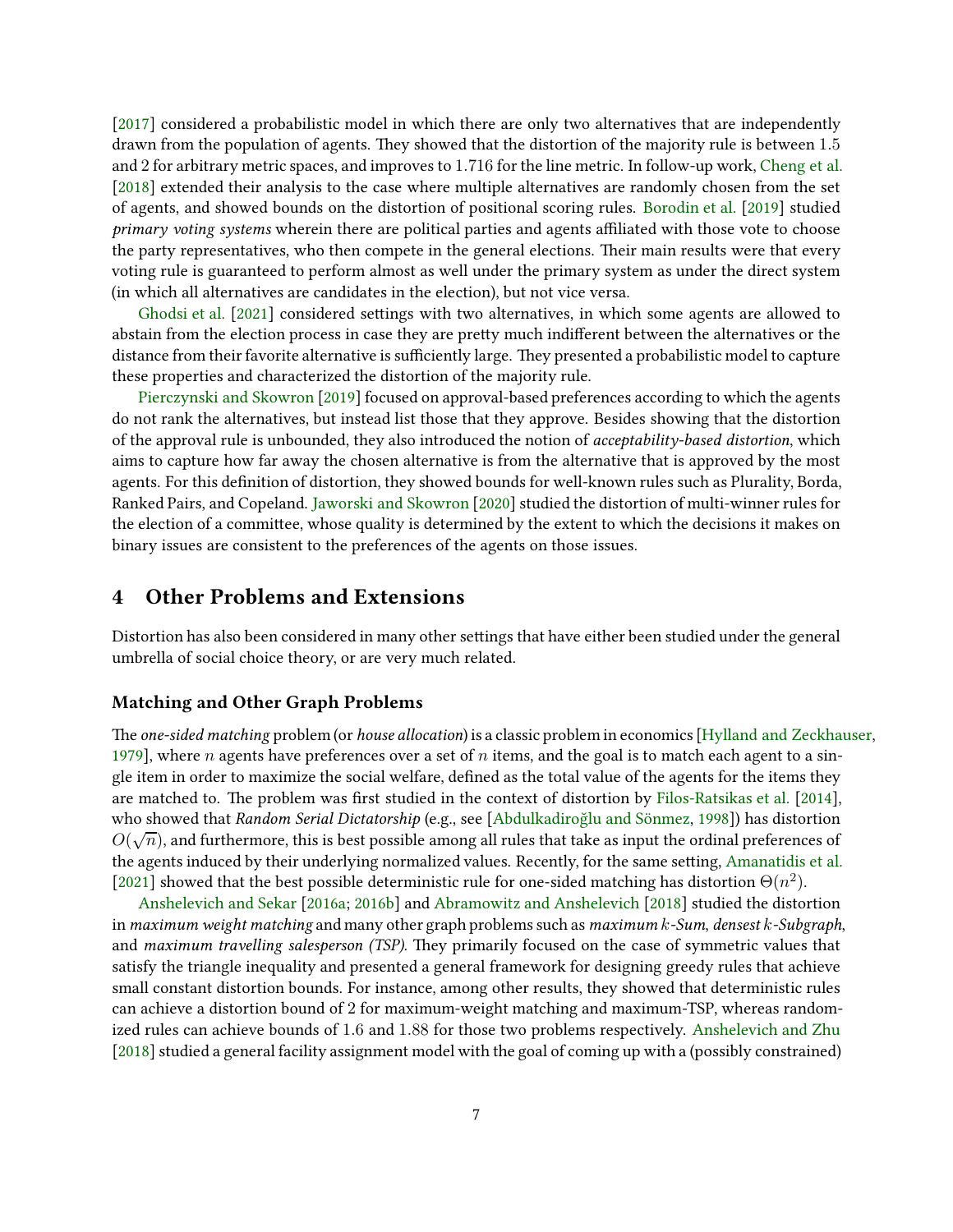assignment of agents to facilities. For many different optimization objectives, they showed a black-box reduction which converts a cardinal rule for the problem into an ordinal rule with small distortion. In particular, they showed that the distortion of many facility assignment and matching problems is at most 3 when the possible locations of the facilities are public knowledge, but only ordinal preferences of the agents for the facilities are known.

### Truthfulness and Distortion

In most of the aforementioned results, the implicit assumption was that when agents are asked to submit their ordinal preference rankings, they do so honestly. In many cases, however, the agents might have incentives to misreport their preferences, if that could result in a more favorable outcome (e.g., the election of a more preferred alternative, or the allocation of a more preferable item). In such a case, we would like to design rules that do not provide incentives for such strategic behavior; these are typically called *truthful* mechanisms and are rooted in the principles of mechanism design (e.g, see [\[Nisan et al.,](#page-13-9) [2007](#page-13-9)]).

For the normalized social choice setting, [Bhaskar et al.](#page-11-12) [\[2018](#page-11-12)] studied multi-winner elections and participatory budgeting problems. The main takeaway from their results was that essentially the best randomized truthful mechanisms are ordinal, and are in fact asymptotically almost as good (up to logarithmic factors) as the best ordinal non-truthful rules. The single-winner setting was studied previously by [Filos-Ratsikas and Miltersen](#page-12-9) [\[2014](#page-12-9)], albeit for a different normalization (known as unit-range), and later on by [Caragiannis et al.](#page-11-13) [\[2018](#page-11-13)] for a related hybrid social choice setting. In the metric setting, and the facility location problem in particular, [Feldman et al.](#page-11-6) [\[2016](#page-11-6)] considered different degrees of expressiveness in terms of the agents' preferences, and proved upper and lower bounds on the distortion of truthful mechanisms.

Even before [Bhaskar et al.\[2018](#page-11-12)] reached a similar conclusion, [Filos-Ratsikas et al.\[2014](#page-12-8)] observed that the best truthful mechanisms are ordinal in the one-sided matching setting described earlier. In particular, they showed that the  $O(\sqrt{n})$  bound of random serial dictatorship (which is both ordinal and truthful) is best possible among all truthful mechanisms. [Caragiannis et al.](#page-11-14) [\[2016\]](#page-11-14) studied the same rule for the minimum-cost metric matching problem, and showed that its distortion is between  $\Omega(n^{0.29})$  and  $O(n).$ This is in fact the best known upper bound for any ordinal rule in this setting, even non-truthful ones. To this end, we have the following open problem.

Open problem 2. What is the distortion of the best ordinal rule for the minimum-cost metric matching problem? What if we also require truthfulness?

### <span id="page-7-0"></span>5 Generalizations of Distortion

While there are still several interesting open questions in the classic settings described above, in this section we would like to highlight a more recent stream of work which views the distortion as a more general concept of measuring the loss of efficiency due to having access to incomplete information. We believe this opens up many intriguing avenues for future investigations. In particular, these works refine the notion of distortion to capture scenarios in which the loss of efficiency is not necessarily because the agents express ordinal preferences, but because there is only limited access to the complete cardinal information. Some works consider settings in which the provided information is in a sense "less than cardinal but more than ordinal", whereas others explore the limits of communication between the agents and the designer, which inherently results in some information loss. Finally, some recent papers consider the loss of information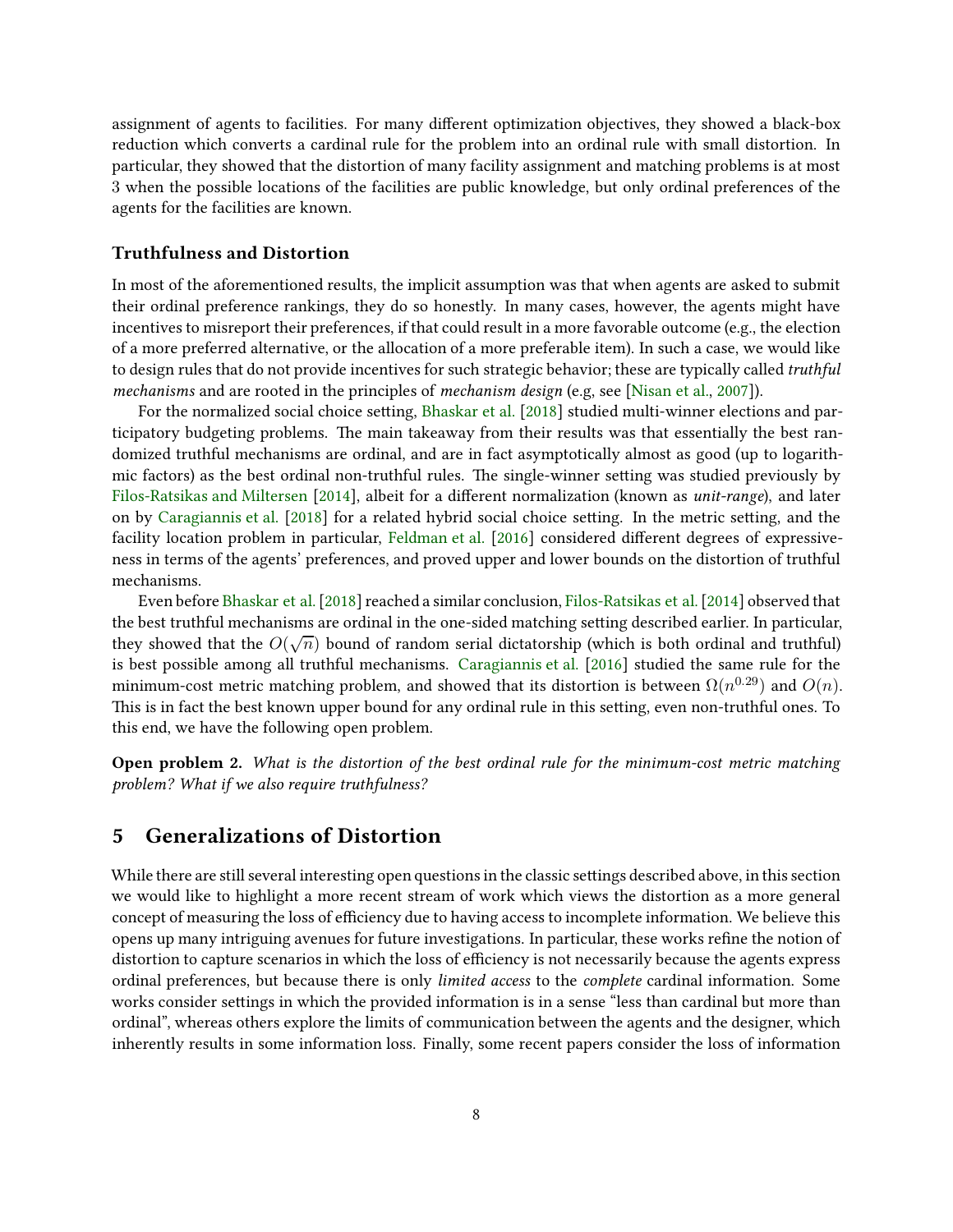that is incurred by making decisions in a distributed manner. We highlight some of the recent results below, as well as areas for future work.

#### Beyond Ordinal Information

As discussed in the Introduction, the standard argument in favor of ordinal preferences is based on the cognitive limitations of the agents. However, one can conceivably consider settings where some *limited* additional information of a cardinal nature is available, without imposing a large cognitive overhead on the agents.

Along those lines, [Amanatidis et al.](#page-10-11) [\[2020](#page-10-11)] studied deterministic rules for single-winner social choice that have access to the ordinal preferences of the agents and can also learn some of their numerical values by appropriately asking a small number of *queries* to the agents. They showed that a single query per agent is enough to achieve distortion  $O(m)$  (improving the bound of  $\Theta(m^2)$  achieved by ordinal rules), and designed a rule that (as special cases) achieves distortion  $O(\sqrt{m})$  by making  $O(\log m)$  queries per agent (thus matching the best bound possible for ordinal randomized rules), and constant distortion by making  $O(\log^2 m)$  queries per agent; quite remarkably, these bounds holds even without any normalization assumptions. Moreover, the authors showed that it is impossible to obtain sublinear distortion with a single query per agent, and also that  $\omega(\log m)$  queries per agent are necessary to achieve constant distortion.

[Amanatidis et al.](#page-10-11) [\[2020\]](#page-10-11) conjectured that it should be possible to achieve distortion  $O(\sqrt{m})$  by asking only a constant number of queries per agent and constant distortion by asking  $\Theta(\log m)$  queries per agent. Another interesting direction is to consider randomized rules in the context of this setting, where randomization can be used in either the query phase, the election phase, or both. This line of work raises the following conceptual open question.

### Open problem 3. Which other settings admit interesting tradeoffs between the distortion and the number of queries?

Follow-up works [\[Amanatidis et al.,](#page-10-6) [2021;](#page-10-6) [Ma et al.,](#page-12-10) [2020](#page-12-10)] identified the one-sided matching problem and several of its generalizations as such settings, and showed quantitatively similar tradeoffs between the number of queries and the distortion. It would be very interesting to see if a similar approach can be applied to the metric social choice setting, where the bounds are already small constants and significant improvements are more difficult to obtain.

In the metric setting, [Abramowitz et al.](#page-10-12) [\[2019](#page-10-12)] also considered the case where the agents provide limited cardinal information on top of their ordinal preferences, by indicating preference strengths (the voters' *passion*). In particular, for each agent  $i$  and every pair of alternatives  $a$  and  $b$ , the voting rule has access to the ratio of the distances of agent  $i$  to alternatives  $a$  and  $b$ . The authors showed that there exist deterministic rules with distortion  $\sqrt{2}$  when there only two alternatives, and distortion 2 when there are more alternatives. They also considered rules that do not know the exact preference strengths, but only whether these strengths exceed a predefined threshold  $\tau$ , and showed how the distortion bounds change as functions of  $\tau$ . Perhaps the most general conceptual research direction is the following.

Open problem 4. What other meaningful ways of eliciting limited cardinal information can be used to improve the distortion in metric or normalized social choice?

We remark that the idea of eliciting cardinal information has also been present in earlier works. In particular, Benadè et al. [\[2017](#page-10-1)], and later on Bhaskar et al. [2018], considered (deterministic or randomized) threshold approval queries, in which the agents are asked to list all the alternatives that they value higher than a specified threshold.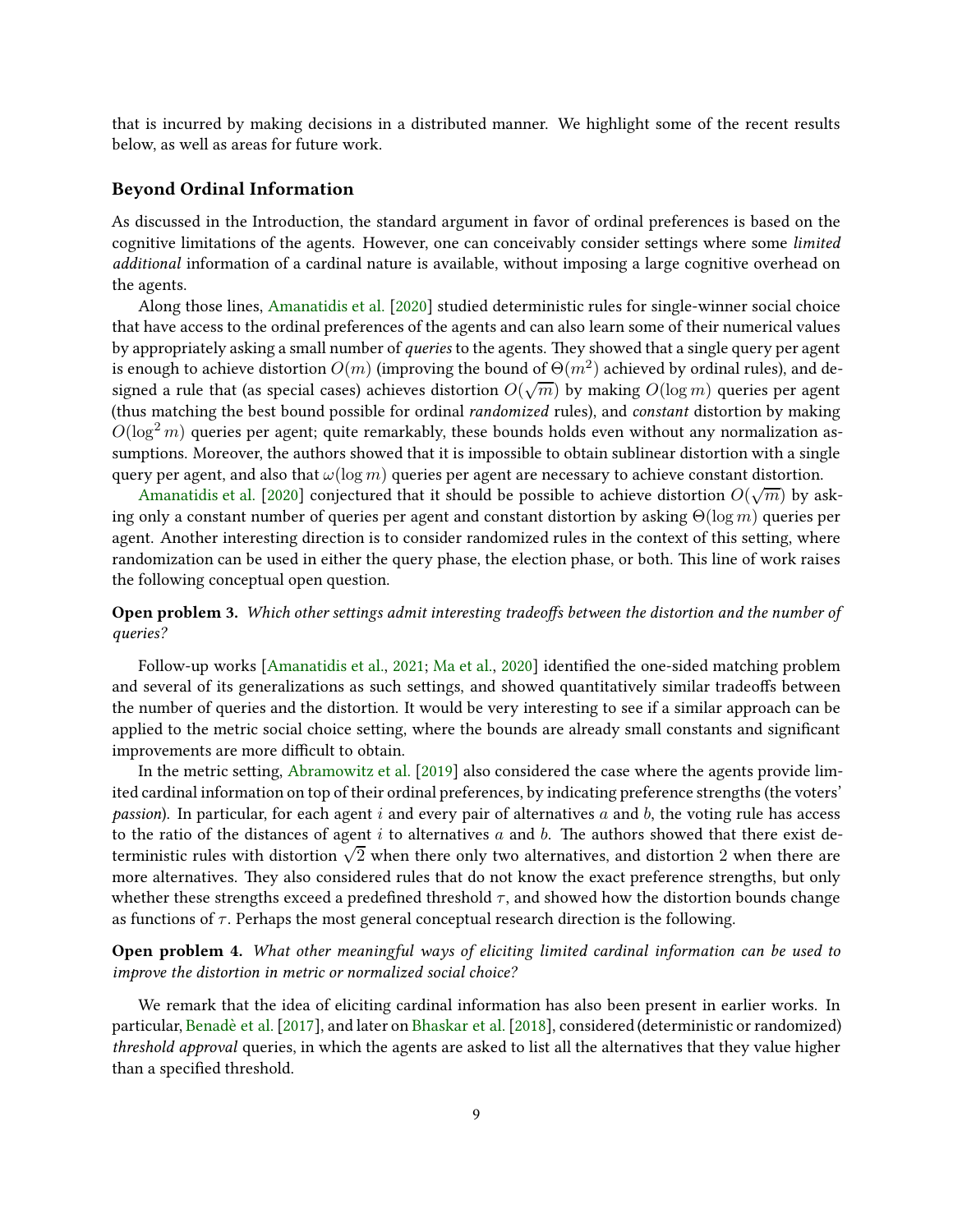### Communication complexity

[Mandal et al.](#page-12-11) [\[2019](#page-12-11)] considered similar tradeoffs between information and distortion, but without assuming a priori access to the ordinal preferences of the agents. Instead, they focused on voting rules that consist of an elicitation part which collects a specific number of bits of information per agent about their values, and an aggregation part which uses this information to decide a single winning alternative. [Mandal et al.](#page-12-11) [\[2019](#page-12-11)] proposed a voting rule that uses deterministic elicitation and aggregation, and achieves distortion d with communication complexity  $O(m \log(d \log m)/d)$ . Furthermore, they showed that to achieve distortion  $d$ , any voting rule using deterministic elicitation must have communication complexity  $\Omega(m/d^2)$ , whereas any voting rule using randomized elicitation must have communication complexity  $\Omega(m/d^3)$ .

In follow-up work, [Mandal et al.](#page-12-12) [\[2020](#page-12-12)] improved these tradeoffs by showing tight bounds (up to logarithmic factors) on the communication complexity necessary to achieve distortion  $d$ . Specifically, by exploiting recent advances in streaming algorithms and making a connection to the literature on communication complexity from theoretical computer science, they showed a bound of  $\Theta(m/d)$  for deterministic elicitation and a bound of  $\tilde{\Theta}(m/d^3)$  for randomized elicitation. [Mandal et al.](#page-12-12) [\[2020](#page-12-12)] also considered the multi-winner setting of [Caragiannis et al.](#page-11-2) [\[2017\]](#page-11-2), and showed that the required communication complexity for achieving distortion  $d$  is  $\tilde{\Theta}(m/(kd))$  for deterministic elicitation and  $\tilde{\Theta}(m/(kd^3))$  for randomized elicitation, where  $k$  is the number of winners selected. While these two papers have provided an almost complete picture of the communication complexity of single- and multi-winner voting rules, one could ask similar questions for other settings.

#### Open problem 5. Which other settings admit interesting tradeoffs between distortion and communication?

Settings like the one-sided matching and its generalizations seem like good candidates, and so does the metric social choice setting.

### Distributed settings

In all the papers discussed so far, the voting rules operate by collecting the preferences of all agents and then aggregating them into a common decision in a single step. However, in many important applications (such as presidential elections in the US) the aggregation process is distributed, in the sense that the agents are partitioned into districts and vote locally therein to choose representative alternatives, which are then aggregated into a final collective outcome. With this in mind, [Filos-Ratsikas et al.](#page-12-13) [\[2020](#page-12-13)] initiated the study of the distortion in distributed seings, aiming to capture the loss of efficiency not only due to the possibly limited expressiveness of the agents' preferences, but also due to not having full access to the details of the local decisions within the districts.

[Filos-Ratsikas et al.](#page-12-13) [\[2020](#page-12-13)] focused on the unit-sum single-winner setting and bounded the distortion of deterministic distributed rules, which use classic voting rules for the local district elections, and choose as overall winner the alternative that is the representative of the most districts (or has the largest total weight among the representatives in case the districts are weighted). Their results showed that the distributed nature of such mechanisms leads to considerably larger distortion compared to their centralized counterparts. Later on, [Filos-Ratsikas and Voudouris](#page-12-14) [\[2020](#page-12-14)] studied the distortion of deterministic distributed rules for discrete and continuous facility location on the line (single-dimensional metric setting), and showed tight bounds for the social cost objective that are small constants, both in general and under truthfulness constraints. There are many interesting open questions to be answered in distributed settings.

Open problem 6. What is the distortion of randomized distributed rules? What happens when the goal is to choose a committee or locate more facilities? What about general metric spaces and other settings?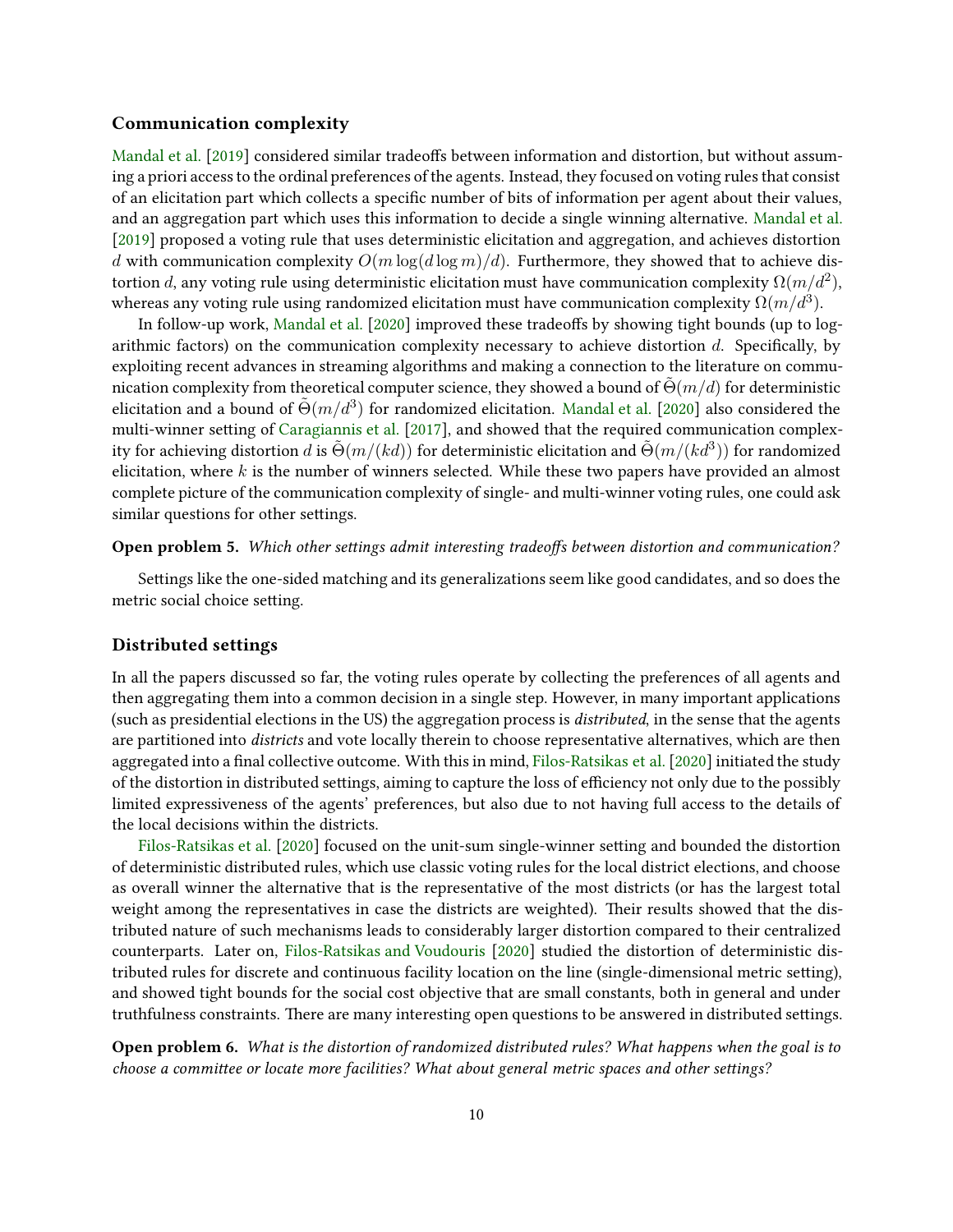## References

- <span id="page-10-5"></span>Atila Abdulkadiroğlu and Tayfun Sönmez. Random serial dictatorship and the core from random endowments in house allocation problems. Econometrica, 66(3):689–701, 1998.
- <span id="page-10-9"></span>Ben Abramowitz and Elliot Anshelevich. Utilitarians without utilities: Maximizing social welfare for graph problems using only ordinal preferences. In Proceedings of the 32nd AAAI Conference on Artificial Intelligence (AAAI), pages 894–901, 2018.
- <span id="page-10-12"></span>Ben Abramowitz, Elliot Anshelevich, and Wennan Zhu. Awareness of voter passion greatly improves the distortion of metric social choice. In Proceedings of the The 15th Conference on Web and Internet Economics (WINE), pages 3–16, 2019.
- <span id="page-10-11"></span>Georgios Amanatidis, Georgios Birmpas, Aris Filos-Ratsikas, and Alexandros A. Voudouris. Peeking behind the ordinal curtain: Improving distortion via cardinal queries. In Proceedings of the 34th AAAI Conference on Artificial Intelligence (AAAI), pages 1782–1789, 2020.
- <span id="page-10-6"></span>Georgios Amanatidis, Georgios Birmpas, Aris Filos-Ratsikas, and Alexandros A. Voudouris. A few queries go a long way: Information-distortion tradeoffs in matching. In Proceedings of the 35th AAAI Conference on Artificial Intelligence (AAAI), page forthcoming, 2021.
- <span id="page-10-4"></span>Elliot Anshelevich and John Postl. Randomized social choice functions under metric preferences. Journal of Artificial Intelligence Research, 58:797–827, 2017.
- <span id="page-10-7"></span>Elliot Anshelevich and Shreyas Sekar. Blind, greedy, and random: Algorithms for matching and clustering using only ordinal information. In Proceedings of the 30th AAAI Conference on Artificial Intelligence (AAAI), pages 390–396, 2016a.
- <span id="page-10-8"></span>Elliot Anshelevich and Shreyas Sekar. Truthful mechanisms for matching and clustering in an ordinal world. In Proceedings of the 12th Conference on Web and Internet Economics (WINE), pages 265–278, 2016b.
- <span id="page-10-10"></span>Elliot Anshelevich and Wennan Zhu. Ordinal approximation for social choice, matching, and facility location problems given candidate positions. In Proceedings of the 14th International Conference on Web and Internet Economics (WINE), pages 3–20, 2018.
- <span id="page-10-3"></span>Elliot Anshelevich, Onkar Bhardwaj, and John Postl. Approximating optimal social choice under metric preferences. In Proceedings of the 29th AAAI Conference on Artificial Intelligence (AAAI), pages 777–783, 2015.
- <span id="page-10-0"></span>Haris Aziz. Justifications of welfare guarantees under normalized utilities. ACM SIGecom Exchanges, 17(2): 71–75, 2020.
- <span id="page-10-1"></span>Gerdus Benadè, Swaprava Nath, Ariel D. Procaccia, and Nisarg Shah. Preference elicitation for participatory budgeting. In Proceedings of the 31st AAAI Conference on Artificial Intelligence (AAAI), pages 376–382, 2017.
- <span id="page-10-2"></span>Gerdus Benadè, Ariel D. Procaccia, and Mingda Qiao. Low-distortion social welfare functions. In Proceedings of the 33rd AAAI Conference on Artificial Intelligence (AAAI), pages 1788–1795, 2019.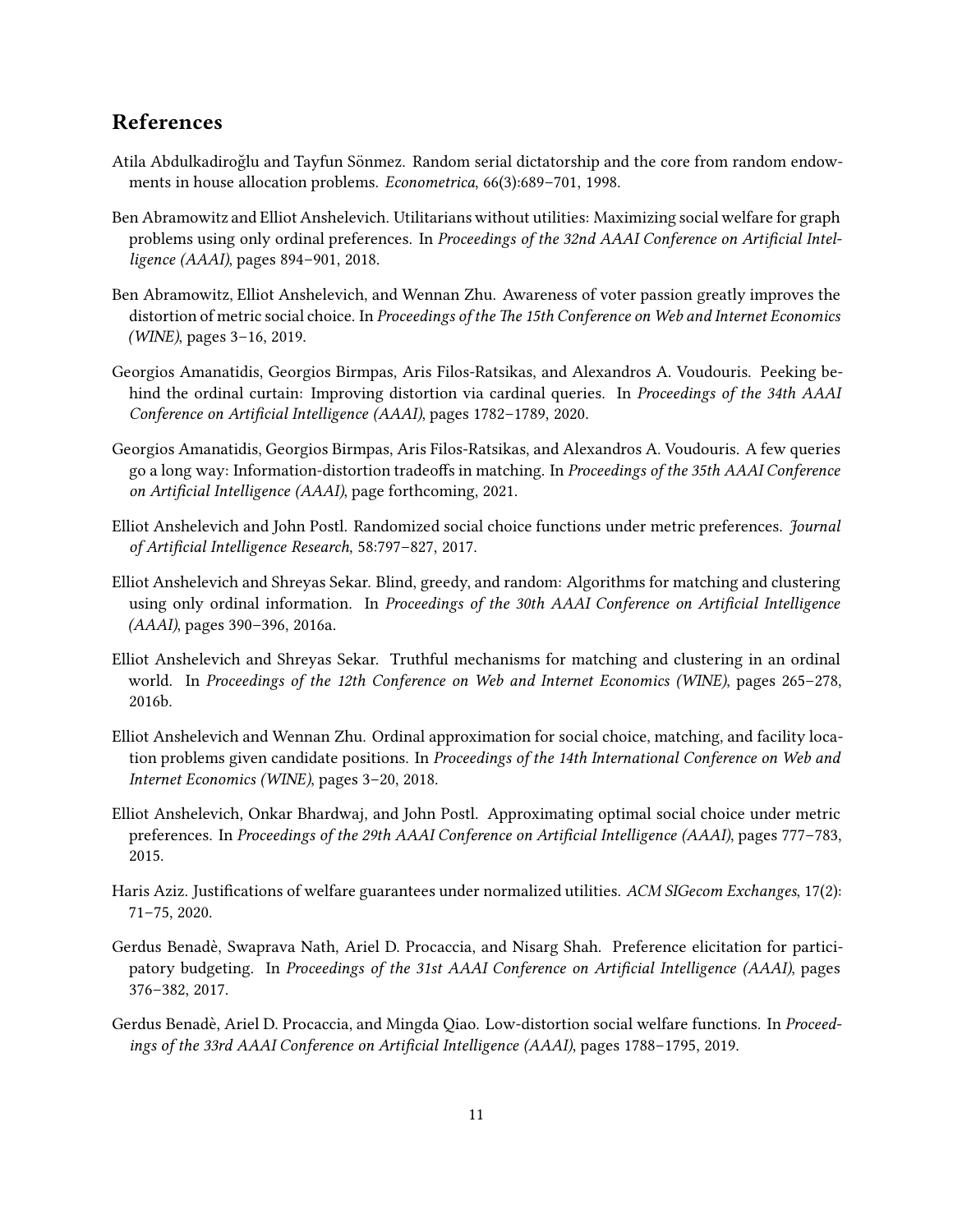- <span id="page-11-12"></span>Umang Bhaskar, Varsha Dani, and Abheek Ghosh. Truthful and near-optimal mechanisms for welfare maximization in multi-winner elections. In Proceedings of the 32nd AAAI Conference on Artificial Intelligence (AAAI), pages 925–932, 2018.
- <span id="page-11-11"></span>Allan Borodin, Omer Lev, Nisarg Shah, and Tyrone Strangway. Primarily about primaries. In Proceedings of the 33rd AAAI Conference on Artificial Intelligence (AAAI), pages 1804–1811, 2019.
- <span id="page-11-3"></span>Craig Boutilier, Ioannis Caragiannis, Simi Haber, Tyler Lu, Ariel D. Procaccia, and Or Sheffet. Optimal social choice functions: A utilitarian view. Artificial Intelligence, 227:190–213, 2015.
- <span id="page-11-0"></span>Felix Brandt, Vincent Conitzer, Ulle Endriss, Jérôme Lang, and Ariel D Procaccia. *Handbook of computa*tional social choice. Cambridge University Press, 2016.
- <span id="page-11-1"></span>Ioannis Caragiannis and Ariel D. Procaccia. Voting almost maximizes social welfare despite limited communication. Artificial Intelligence, 175(9-10):1655–1671, 2011.
- <span id="page-11-14"></span>Ioannis Caragiannis, Aris Filos-Ratsikas, Søren Kristoffer Stiil Frederiksen, Kristoffer Arnsfelt Hansen, and Zihan Tan. Truthful facility assignment with resource augmentation: An exact analysis of serial dictatorship. In Proceedings of the 12th International Conference on Web and Internet Economics (WINE), pages 236–250, 2016.
- <span id="page-11-2"></span>Ioannis Caragiannis, Swaprava Nath, Ariel D. Procaccia, and Nisarg Shah. Subset selection via implicit utilitarian voting. Journal of Artificial Intelligence Research, 58:123–152, 2017.
- <span id="page-11-13"></span>Ioannis Caragiannis, Aris Filos-Ratsikas, Swaprava Nath, and Alexandros A. Voudouris. Truthful mechanisms for ownership transfer with expert advice. CoRR, abs/1802.01308, 2018.
- <span id="page-11-9"></span>Yu Cheng, Shaddin Dughmi, and David Kempe. Of the people: Voting is more effective with representative candidates. In Proceedings of the 2017 ACM Conference on Economics and Computation (EC), pages 305– 322, 2017.
- <span id="page-11-10"></span>Yu Cheng, Shaddin Dughmi, and David Kempe. On the distortion of voting with multiple representative candidates. In Proceedings of the 32nd AAAI Conference on Artificial Intelligence (AAAI), pages 973–980, 2018.
- <span id="page-11-5"></span>Arthur H. Copeland. A reasonable social welfare function. Technical report, mimeo, 1951. University of Michigan, 1951.
- <span id="page-11-4"></span>James M. Enelow and Melvin J. Hinich. The spatial theory of voting: An introduction. CUP Archive, 1984.
- <span id="page-11-7"></span>Brandon Fain, Ashish Goel, Kamesh Munagala, and Sukolsak Sakshuwong. Sequential deliberation for social choice. In International Conference on Web and Internet Economics, pages 177–190, 2017.
- <span id="page-11-8"></span>Brandon Fain, Ashish Goel, Kamesh Munagala, and Nina Prabhu. Random dictators with a random referee: Constant sample complexity mechanisms for social choice. In Proceedings of the 33rd AAAI Conference on Artificial Intelligence (AAAI), pages 1893–1900, 2019.
- <span id="page-11-6"></span>Michal Feldman, Amos Fiat, and Iddan Golomb. On voting and facility location. In Proceedings of the 2016 ACM Conference on Economics and Computation (EC), pages 269–286, 2016.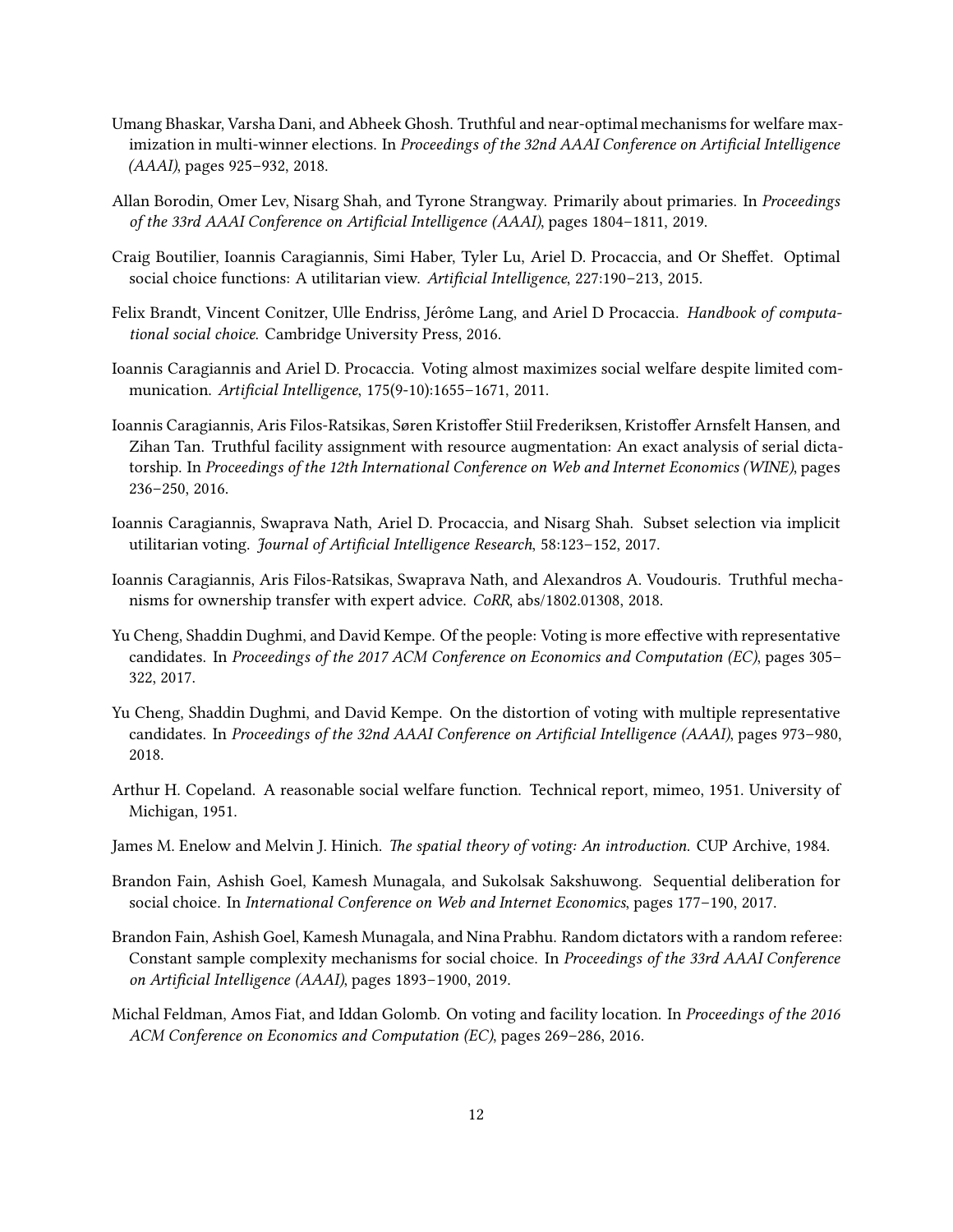- <span id="page-12-9"></span>Aris Filos-Ratsikas and Peter Bro Miltersen. Truthful approximations to range voting. In Proceedings of the 10th International Conference on Web and Internet Economics (WINE), pages 175–188, 2014.
- <span id="page-12-14"></span>Aris Filos-Ratsikas and Alexandros A. Voudouris. Approximate mechanism design for distributed facility location. CoRR, abs/2007.06304, 2020.
- <span id="page-12-8"></span>Aris Filos-Ratsikas, Søren Kristoffer Stiil Frederiksen, and Jie Zhang. Social welfare in one-sided matchings: Random priority and beyond. In Proceedings of the 7th Symposium on Algorithmic Game Theory (SAGT), pages 1–12, 2014.
- <span id="page-12-13"></span>Aris Filos-Ratsikas, Evi Micha, and Alexandros A. Voudouris. The distortion of distributed voting. Artificial Intelligence, 286:103343, 2020.
- <span id="page-12-5"></span>Mohammad Ghodsi, Mohamad Latifian, and Masoud Seddighin. On the distortion value of the elections with abstention. Journal of Artificial Intelligence Research, 70:567–595, 2021.
- <span id="page-12-2"></span>Vasilis Gkatzelis, Daniel Halpern, and Nisarg Shah. Resolving the optimal metric distortion conjecture. In Proceedings of the 61st IEEE Annual Symposium on Foundations of Computer Science (FOCS), pages 1427–1438, 2020.
- <span id="page-12-0"></span>Ashish Goel, Anilesh K Krishnaswamy, and Kamesh Munagala. Metric distortion of social choice rules: Lower bounds and fairness properties. In Proceedings of the 2017 ACM Conference on Economics and Computation (EC), pages 287–304, 2017.
- <span id="page-12-4"></span>Stephen Gross, Elliot Anshelevich, and Lirong Xia. Vote until two of you agree: Mechanisms with small distortion and sample complexity. In Proceedings of the 31st AAAI Conference on Artificial Intelligence (AAAI), pages 544–550, 2017.
- <span id="page-12-7"></span>Aanund Hylland and Richard Zeckhauser. The efficient allocation of individuals to positions. Journal of Political economy, 87(2):293–314, 1979.
- <span id="page-12-6"></span>Michal Jaworski and Piotr Skowron. Evaluating committees for representative democracies: The distortion and beyond. In Proceedings of the 29th International Joint Conference on Artificial Intelligence (IJCAI), pages 196–202, 2020.
- <span id="page-12-3"></span>David Kempe. Communication, distortion, and randomness in metric voting. In Proceedings of the 34th AAAI Conference on Artificial Intelligence (AAAI), pages 2087–2094, 2020a.
- <span id="page-12-1"></span>David Kempe. An analysis framework for metric voting based on LP duality. In Proceedings of the 34th AAAI Conference on Artificial Intelligence (AAAI), pages 2079–2086, 2020b.
- <span id="page-12-10"></span>Thomas Ma, Vijay Menon, and Kate Larson. Improving welfare in one-sided matching using simple threshold queries. CoRR, abs/2011.13977, 2020.
- <span id="page-12-11"></span>Debmalya Mandal, Ariel D. Procaccia, Nisarg Shah, and David P. Woodruff. Efficient and thrifty voting by any means necessary. In Proceedings of the 32nd Annual Conference on Neural Information Processing Systems (NeurIPS), pages 7178–7189, 2019.
- <span id="page-12-12"></span>Debmalya Mandal, Nisarg Shah, and David P. Woodruff. Optimal communication-distortion tradeoff in voting. In Proceedings of the 21st ACM Conference on Economics and Computation (EC), pages 795–813, 2020.